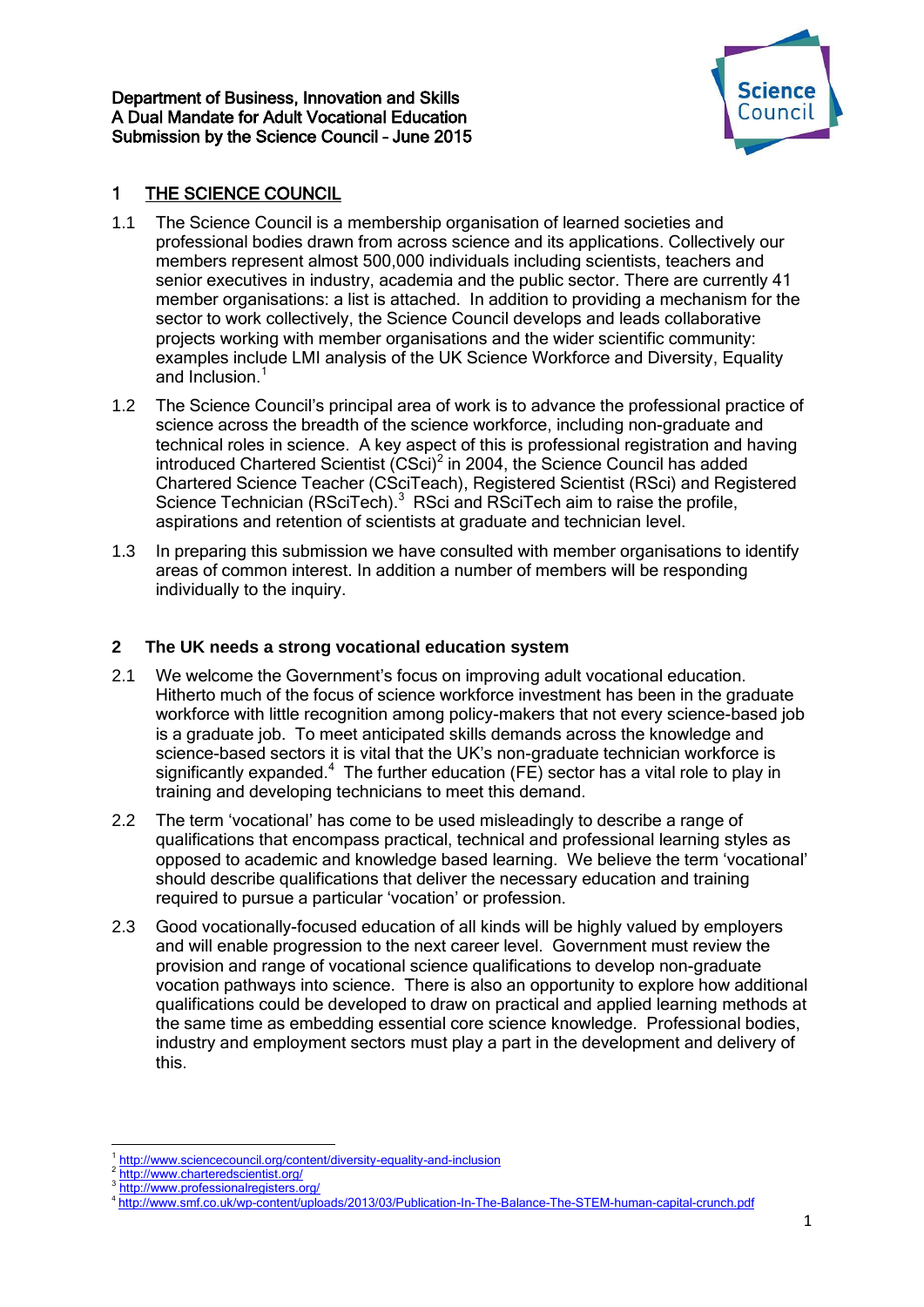### **3 Delivering high-level professional and technical skills for the workplace**

- 3.1 Demand for workers across the UK economy with science qualifications, particularly practical and technical skills is high.<sup>5</sup> However, concern persists among employers about a lack of high-quality practical and technical skills currently available in the workforce compared to competitor countries.<sup>6</sup> To succeed in the global race, the UK must attract, education, train and retain a highly-skilled science workforce.<sup>7</sup>
- 3.2 As science becomes more complex and interconnected, the roles undertaken by scientists now often require high-level practical and technical skills. Vocational and technical education enables learners to gain expertise in the application of science knowledge along with other skills that will enable them to develop solutions to major global challenges. As science becomes ever more interdisciplinary the UK needs more people with higher-level technical and practical skills.

## **4 Providing vocational education opportunities for all**

4.1 Training in practical and other skills equip individuals to advance their career, and also enable employers to fill skills gaps by upskilling their existing workforce. We support the Government's intention to provide more opportunities for people of all ages to gain essential qualifications such as English and Maths. FE can also be a mechanism to provide people with the necessary 'digital literacy' to participate in the 21<sup>st</sup> Century economy.<sup>8</sup>

### Opportunities for young people still in full-time education

- 4.2 Young people starting courses at age 14 are making choices at a time when they are rarely well informed or ready to decide on career options. The qualifications landscape can be hard to navigate, and if a poorly informed choice is made by a young person, they may then find at a later stage that the qualifications they have chosen close down potential career pathways. Recent research shows that many young people and parents have a narrow view of where science can lead and lack awareness of the range of post-16 routes.<sup>9</sup> Continuing lack of information and clarity about the range of vocational education opportunities and the careers to which they will lead is likely to perpetuate this.
- 4.3 Young people that do not flourish in academic subjects are very often driven towards vocational qualifications and pathways within which there is little or no opportunity to change direction.<sup>10</sup> This may also be the case for those pursuing an academic route.
- 4.4 There must be a broad and flexible vocational education system that enables movement through and across different strands of the education system, as well as between different vocational and academic fields.
- 4.5 There must be a wider choice of options at 14-19 along with good-quality careers IAEG about science careers, including non-graduate pathways. The Russell Group's 'Opening Doors<sup>11</sup> publication could be a good model to replicate to provide young people with information about potential vocational and non-graduate pathways.
- 4.6 Many young people will not be ready to take up an apprenticeship. Science traineeship<sup>12</sup> opportunities need to be expanded to provide more young people with the opportunity to gain essential core skills and experience of working in science before

 5 [http://www.sciencecouncil.org/sites/default/files/UK\\_Science\\_Workforce\\_FinalReport\\_TBR\\_2011.pdf](http://www.sciencecouncil.org/sites/default/files/UK_Science_Workforce_FinalReport_TBR_2011.pdf)

<sup>6</sup> [http://www.cbi.org.uk/media-centre/press-releases/2014/07/employers-want-education-system-to-better-prepare-young-](http://www.cbi.org.uk/media-centre/press-releases/2014/07/employers-want-education-system-to-better-prepare-young-people-for-life-outside-school-gates-outside-school-gates-cbi-pearson-survey/)

[people-for-life-outside-school-gates-outside-school-gates-cbi-pearson-survey/](http://www.cbi.org.uk/media-centre/press-releases/2014/07/employers-want-education-system-to-better-prepare-young-people-for-life-outside-school-gates-outside-school-gates-cbi-pearson-survey/)<br><sup>7</sup> [https://www.gov.uk/government/uploads/system/uploads/attachment\\_data/file/387780/PU1719\\_HMT\\_Science\\_.pdf](https://www.gov.uk/government/uploads/system/uploads/attachment_data/file/387780/PU1719_HMT_Science_.pdf) 8 <http://www.sciencecouncil.org/content/digital-skills>

<sup>9</sup> 9<br><http://www.kcl.ac.uk/sspp/departments/education/research/aspires/ASPIRES-final-report-December-2013.pdf>

<sup>10</sup> [https://www.gov.uk/government/uploads/system/uploads/attachment\\_data/file/180504/DFE-00031-2011.pdf](https://www.gov.uk/government/uploads/system/uploads/attachment_data/file/180504/DFE-00031-2011.pdf)

<sup>11</sup> <http://www.russellgroup.org/Russell%20Group%20Opening%20doors%20Jan%202015%20-%20complete.pdf>

<sup>12</sup> <http://www.scienceindustrypartnership.com/traineeships/>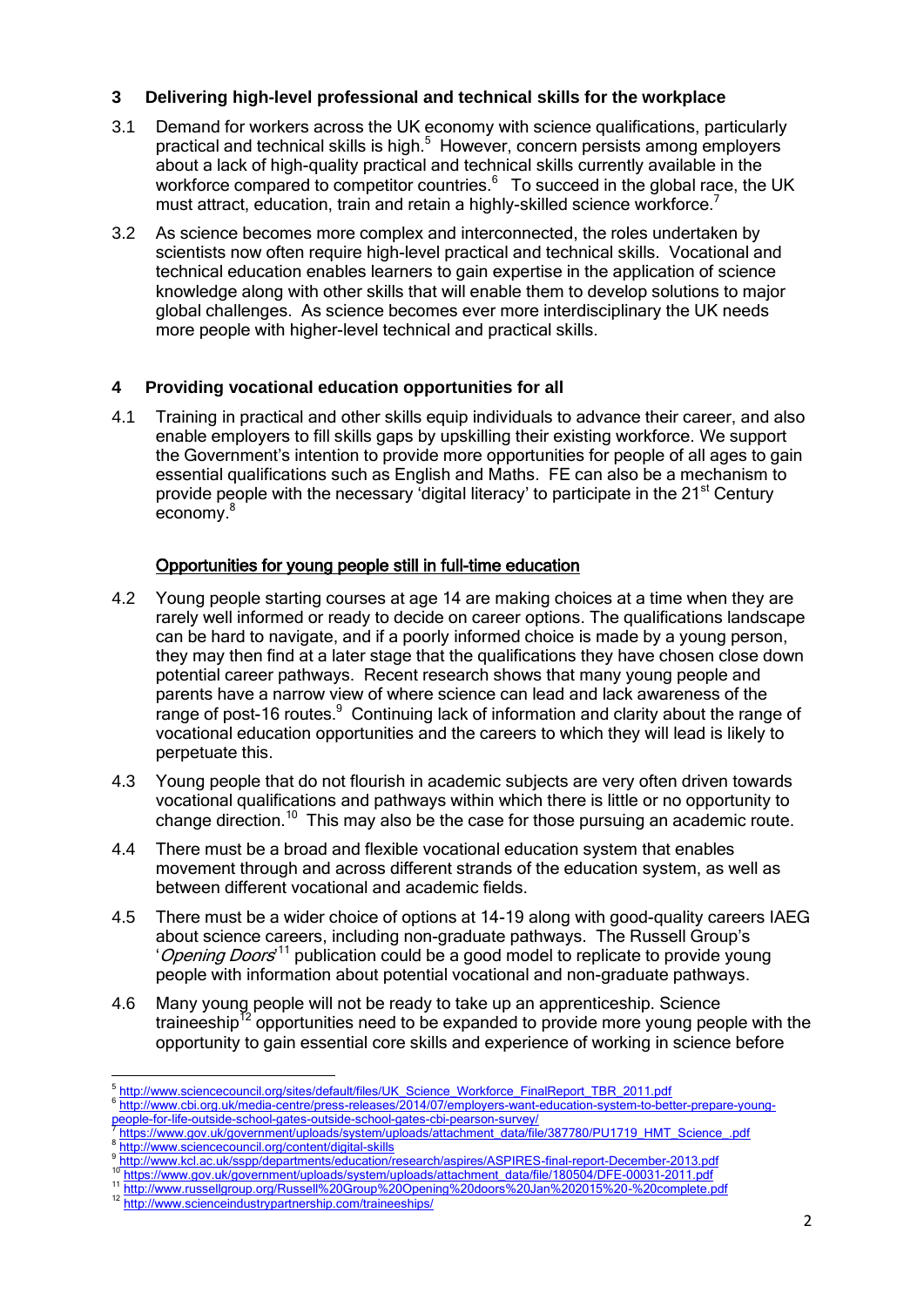they decide to progress further with their education.

4.7 Establishing greater numbers of Higher and Advanced Apprenticeships in science should be an essential element of the Government's programme to confront the near total absence of science apprenticeships. $^{13}$ 

### Further opportunities for career-changers

- 4.8 There must be a broad and flexible vocational education system that encourages people of all ages to realise their career ambitions. Widening access to vocational education may help to attract more people into the science professions<sup>14</sup>; this must be a key strategic aim for the UK.
- 4.9 Access to vocational education opportunities should be available for all those with the ambition and commitment to succeed. However, career choices are often influenced by particular barriers, either real or perceived; for example financial issues or lack of confidence in ability. These are multi-faceted issues but must be addressed by Government in partnership with relevant stakeholders.
- 4.10 No clear pathway exists for those wanting to progress from a non-science-based career to a science-based career. Widening existing education and training options for career-changers could help to facilitate the transition. Extending access to traineeships in science<sup>15</sup> to adults would provide opportunities for career changers the necessary experience and preparation in a technically-focused occupation before taking up an apprenticeship or further education options. It could also provide those that are long-term unemployed with an opportunity to gain new skills and re-enter the workforce.
- 4.11 The Regional Growth Fund could provide local authorities with access to financial support to leverage further funding for investment in local and regional vocational skills provision.

#### **5 The need for a qualified FE teaching workforce**

- 5.1 Vital for delivery of vocational and technical education will be a sufficient number of suitably qualified teachers, with the necessary technical and teaching expertise. However, few teachers possess both high-quality practical skills and the pedagogical skills to equip learners sufficiently<sup>16</sup>; the knock-on effect being that these skills are not well taught in science.
- 5.2 FE teaching needs to be seen as attractive career option. A deeper understanding of the current and projected FE teaching workforce is needed to underpin strategies to develop a sustainable and highly-skilled workforce. Industry also needs to work with the FE sector to help shape training programmes, contribute to teaching and provide workplace opportunities for teachers to update their knowledge and skills.
- 5.3 The FE sector needs a TeachFirst-style agency to help attract more people into FE teaching including those with valuable science-based industry experience.
- 5.4 High-quality vocational education can be costly to deliver as it often requires specialist facilities and a critical mass of learners to make courses viable. Further education colleges must be appropriately resourced to provide the necessary education and training environment for learners to gain relevant and high-level technical skills and knowledge.

1

<sup>&</sup>lt;sup>13</sup> <https://www.gov.uk/government/statistical-data-sets/fe-data-library-apprenticeships>

<sup>14</sup> <http://www.sciencecouncil.org/content/diversity-equality-and-inclusion>

<sup>15</sup> <http://www.scienceindustrypartnership.com/traineeships/>

<sup>16</sup> [https://www.gov.uk/government/uploads/system/uploads/attachment\\_data/file/326000/bis-14-679-further-education-](https://www.gov.uk/government/uploads/system/uploads/attachment_data/file/326000/bis-14-679-further-education-workforce-strategy-the-government-strategy-support-workforce-excellence-in-further-education.pdf)

[workforce-strategy-the-government-strategy-support-workforce-excellence-in-further-education.pdf](https://www.gov.uk/government/uploads/system/uploads/attachment_data/file/326000/bis-14-679-further-education-workforce-strategy-the-government-strategy-support-workforce-excellence-in-further-education.pdf)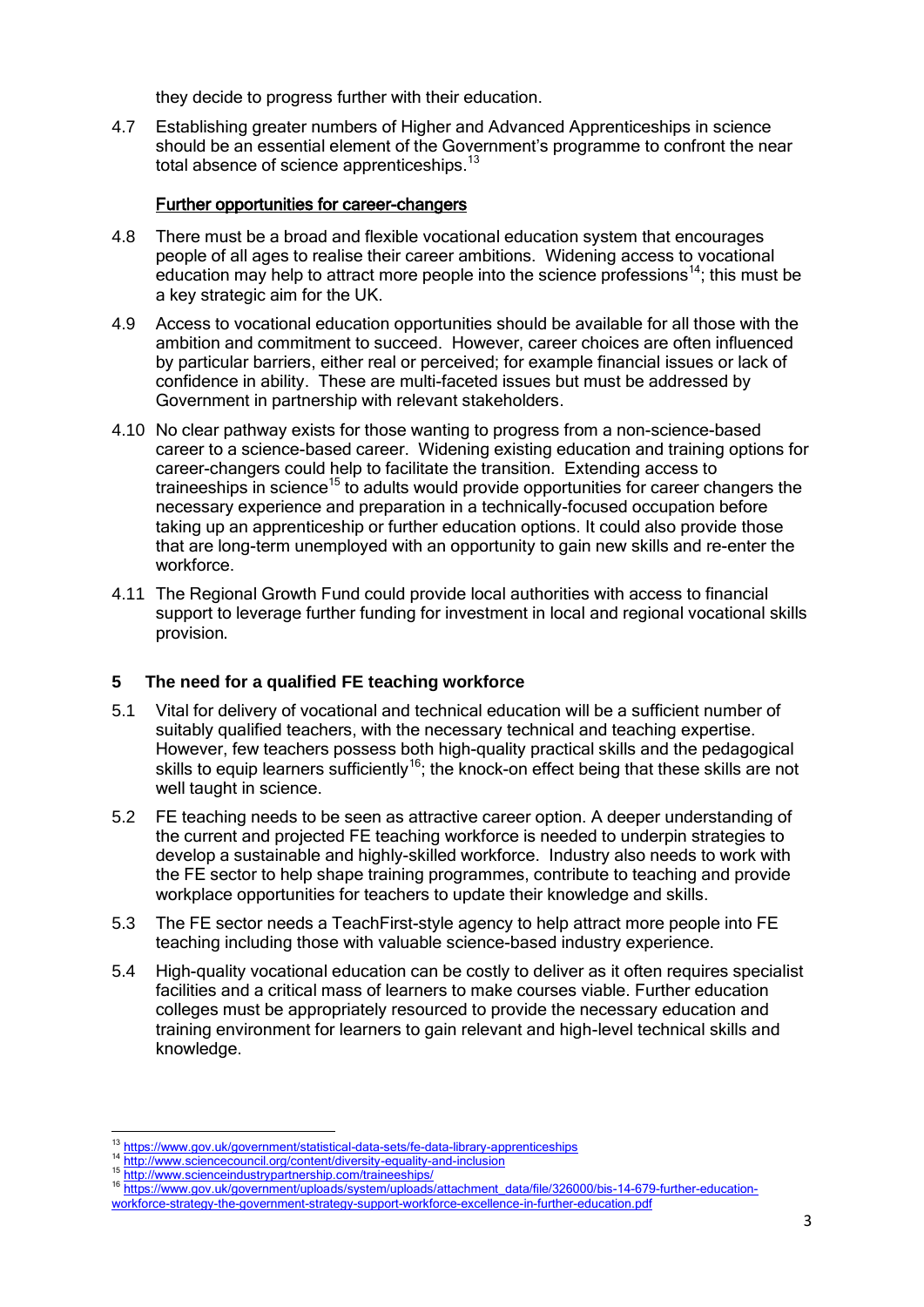## **6 The geographical delivery of vocational education**

- 6.1 Vocational education delivery relies on local rather than national provision, and often depends on relationships between local industries, universities and other education providers. In some coastal and rural areas there is a shortage of provision of science qualifications in FE, in part because of lack of local university or large research or innovation-driven employers.
- 6.2 Many vocational qualifications remain sector and employer specific. This presents issues for the quality control, consistency and equivalence of qualifications, which are potential barriers to transferability and mobility. Linking vocational education to professional registration could be a way of ensuring that learners gain the transferable skills as well as maintaining the professional standards sought by employers across all employment sectors.<sup>17</sup>
- 6.3 We support in principle National Colleges as a mechanism for delivery of higher-level technical and vocational training. However, the education and training offered must provide learners with a wide range of skills and knowledge to move through and across different employment sectors. National Colleges' must link their qualifications and training to professional registration because it provides individuals with recognition of skills and knowledge that are transferrable to other employers or sectors.<sup>18</sup> National Colleges or similar regional and national centres of excellence must provide opportunities for learners without local access to laboratory spaces to undertake practical and technical experiments.
- 6.4 Local Enterprise Partnerships (LEP) can play a key role in developing a regional post-16 education and skills strategy. Regional strategies must be appropriate for the particular area but must also be part of a joined-up national strategy founded on the UK's key strategic goals. LEPs should be encouraged to take responsibility and ownership to formulate and implement regional skills strategies. Greater Government investment and leadership is needed to achieve this.
- 6.5 Small but significant incentives such as reduced rail or bus costs or free car parking for adult learners could provide a great incentive for people to take-up vocational education opportunities.

## **7 Rebranding vocational education**

- 7.1 We do not consider there to be any urgent need to re-brand vocational education. It is more important at this stage to address issues of quality and provision. Re-branding vocational education at this stage could lead to unnecessary confusion among relevant stakeholders. If a re-branding exercise is launched, we have a strong preference for vocational education to be described as 'Technical education'.
- 7.2 Many employers are unfamiliar with recent policy changes to vocational education. A stable policy environment is essential if vocational qualifications in science are to gain the respect and trust of employers and learners.
- 7.3 Professional bodies have a well-established track record for providing a link to professional standards. Using 'professional' in any rebranding exercise may cause confusion and downgrade the value and esteem of existing professional registers.

#### **8 Encouraging investment in employee education and training**

8.1 The UK must do more to retain and re-train its qualified science workforce. Policies and initiatives that seek to improve supply of high-quality science skills should be perceived as an investment in increasing the UK's long-term global competitiveness. Very few technicians, for example are trained in higher education institutions; yet they

**<sup>.</sup>** <sup>17</sup> <http://www.professionalregisters.org/>

<sup>18</sup> <http://www.professionalregisters.org/>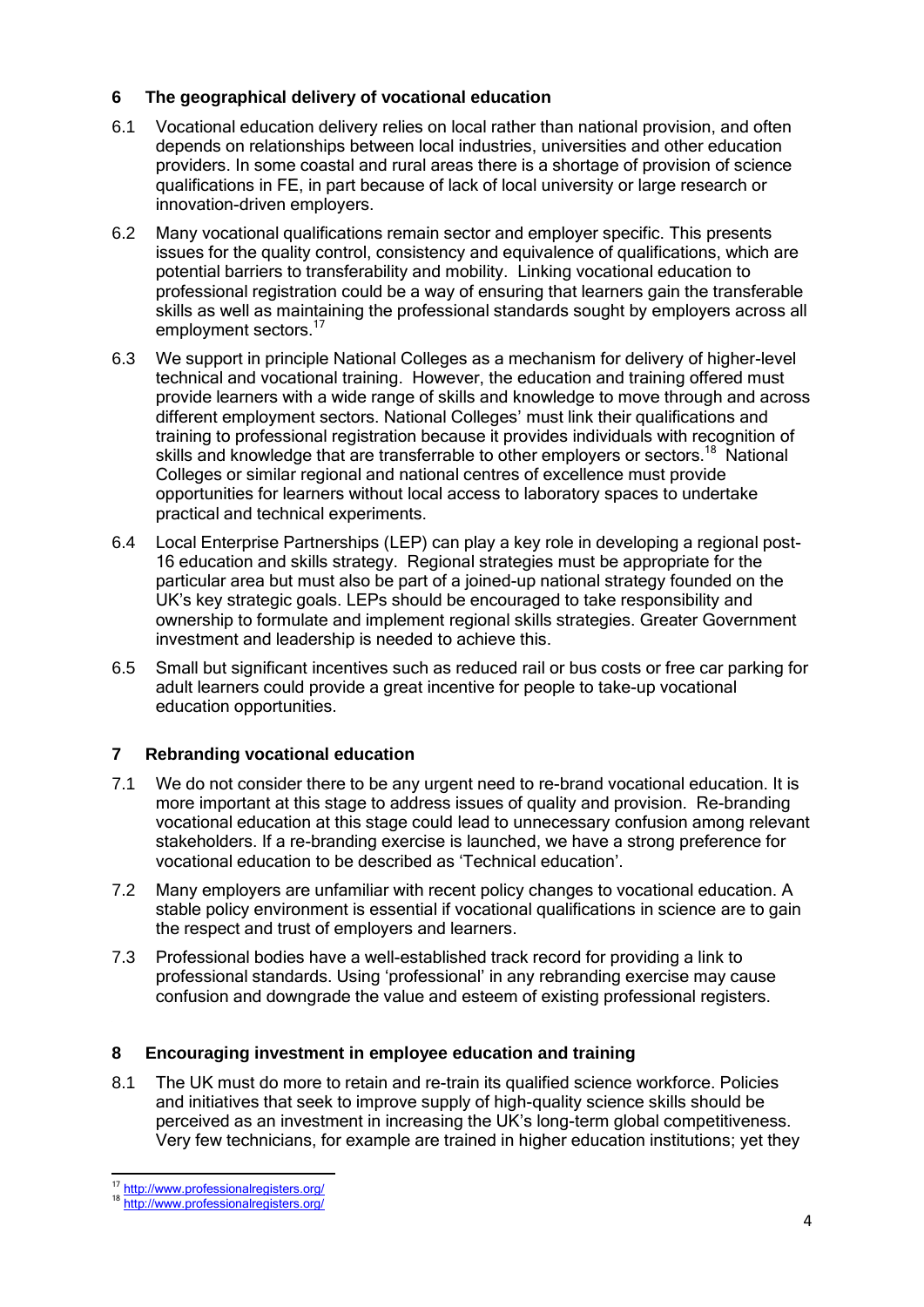are a vital part of the UK's science R&D workforce and should be supported.

8.2 Appropriate mechanisms are needed to foster a culture of support and shared responsibility between employers and employees to contribute to employees' education and training needs. This could be achieved through a combination of employees' salary sacrifice along with employers' national insurance contributions or other tax relief schemes.

### **9 Further points of note**

**.** 

- 9.1 We consider 44 questions to be excessive and will not necessarily lead to comprehensive answers. We also note the timing of the consultation. Given the potential for change of ministers and other personnel after the general election, a new Government may decide on a new direction for adult vocational education and publish an alternative consultation. We hope that this will not be the case.
- 9.2 It would be helpful for the Government to update its Consultation Principles<sup>19</sup> to include information about public consultations taking place over the course of a general election.

<sup>19</sup> [https://www.gov.uk/government/uploads/system/uploads/attachment\\_data/file/255180/Consultation-Principles-Oct-2013.pdf](https://www.gov.uk/government/uploads/system/uploads/attachment_data/file/255180/Consultation-Principles-Oct-2013.pdf)